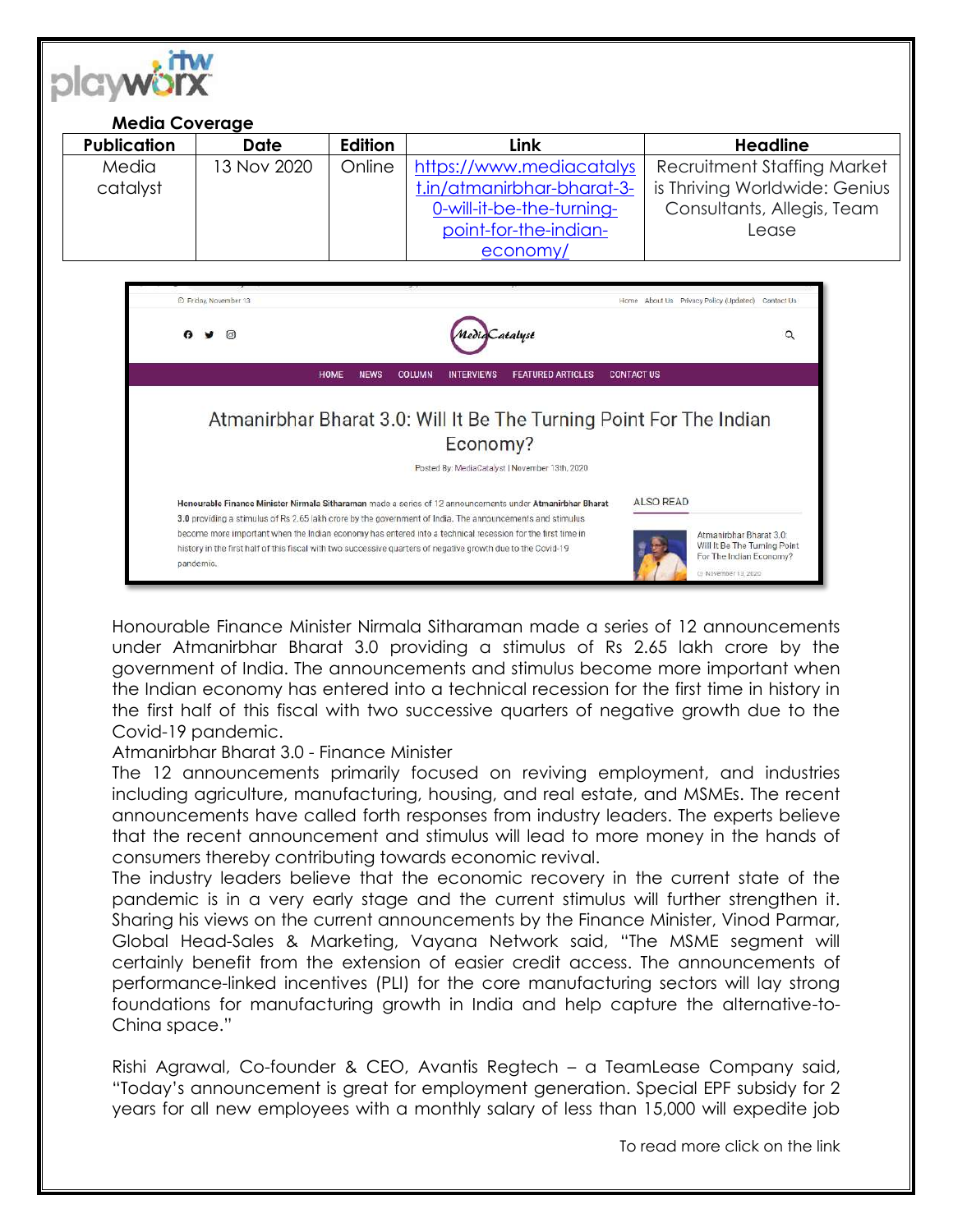

creation. The subsidy will leave greater disposable income in the hands of both the employee and the employer. However, EPF is a long-term savings instrument and does little to stimulate the economy in the short term. India needs an adrenaline shot now. The government should consider allowing employees and employers to suspend contributions to EPF for the next year. It will release thousands of crores in liquidity to boost short term consumption and without any impact on the fiscal deficit"

"There is a short window of opportunity for India to capitalize on the temporary pressures that China's supply chain has come under due to high wage costs. To capitalize on this, India should break out of the low-productivity cycle by addressing problems with infrastructure, labour, and credit availability. Today's announcements by the Finance Minister demonstrate that the government recognizes these three as problem areas. But incentives and stimulus packages, while necessary, offer ephemeral gains. Therefore, the emphasis should now shift to transforming the economy through deeper, systemic reform," said Hemant Krishna, Joint Partner, Lakshmikumaran & Sridharan Attorneys.

Viswanatha Prasad, Co-founder and MD, Caspian Debt said, "ECLGS scheme and its implementation alacrity have helped MSMEs receive much-needed liquidity during some difficult times. Extending the timelines to avail of this scheme will help the companies who could not avail the scheme as their business was far from recovery will now be able to access it as the economy is making a slow and steady recovery. Focus on 26 sectors for increased credit flow is also a welcome move to bring in more liquidity for the companies."

Talking about the mega-production linked incentive (PLI) scheme for 10 sectors Rajesh Uttamchandani, Director, Syska Group said, "The PLI scheme is aimed at promoting domestic manufacturing and revolutionizing the 'Make in India' campaign by making India a global player in the export supply chain and in increasing core competencies of the country, providing a boost to the economy. For homegrown FMEG companies like Syska Group, this is a great initiative that will enable us to further develop solutions inhouse and focus on domestic manufacturing and generating further employment opportunities. We are positive that such schemes are set to bolster India's economic growth by making it truly Atmanirbhar."

Kishan Jain, Director at Goldmedal Electricals talks highly positive about the announcements and said, "The PLIs to the 10 sectors of the economy will provide a much-needed fillip to the Indian manufacturing sector. This initiative will create more opportunities for Indian and global electronic companies to set up operations within the country, increase manufacturing capabilities, boost production, and generate employment."

Arjun Ranga, Managing Director, Cycle Pure Agarbathi said, "The current stimulus and announcements will surely accelerate the economic recovery. The new Aatmanibar Bharat Rozgar Yojana will incentivise companies to create job opportunities for the less fortunate and marginalised sections of our society."

Talking about the unemployment R P Yadav, Chairman & Managing Director, Genius Consultants Ltd said, "There has been a lot of uncertainty for the most of this year regarding unemployment and people getting sacked from their jobs and so, this policy comes in like a breath of fresh air. 'Employment' as a sector has seen one of the biggest impacts of COVID -19 and with this Aatmanirbhar Bharat Rozgar Yojana wherein the Centre will provide subsidy for two years in respect of newly eligible